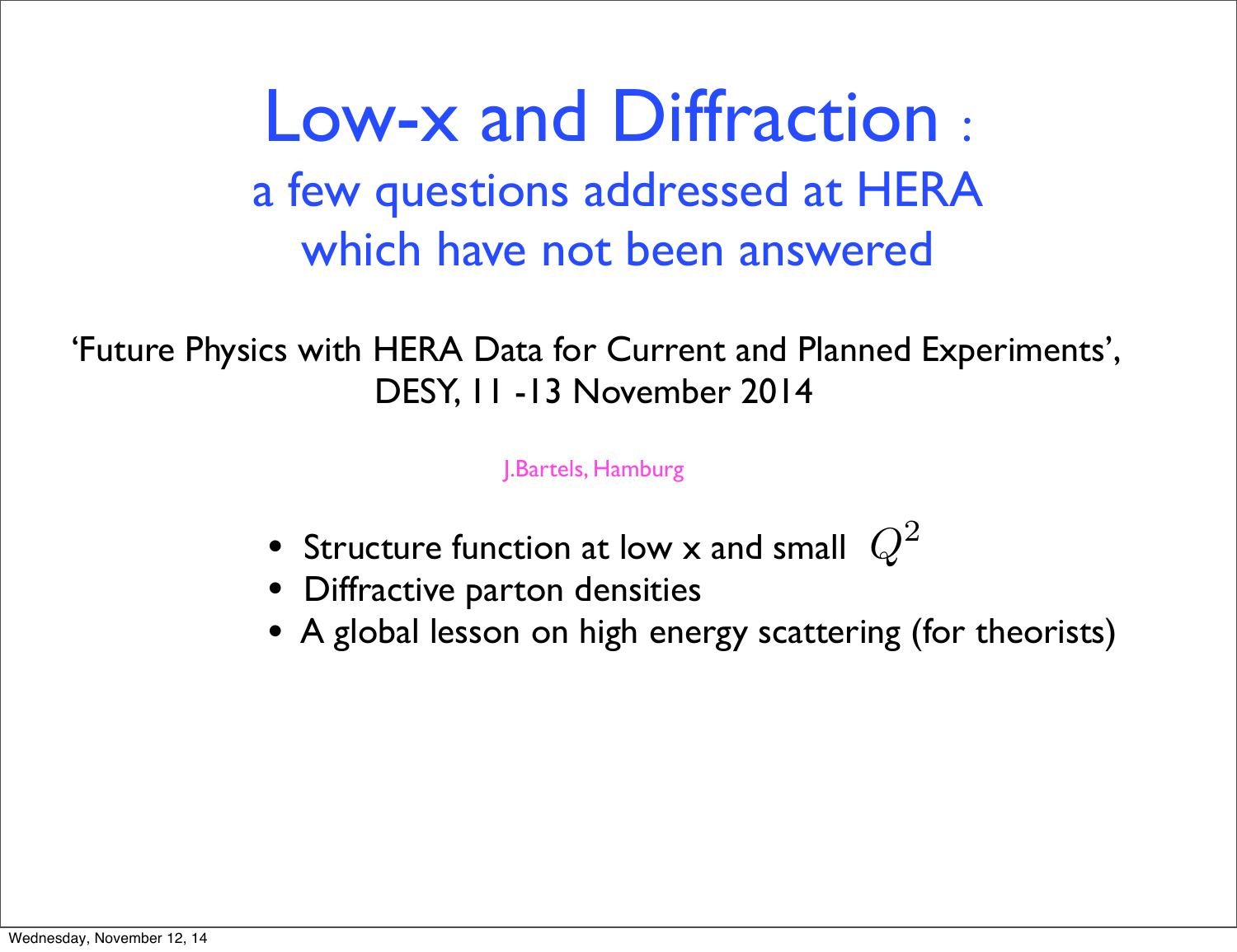### Structure functions at low x and low  $Q^2$ :

Question:

how far down in x and  $Q^2$  Low x problem, does DGLAP work?

not answered

Originally belief: not below 10 GeV<sup>2</sup>

But at HERA time: DGLAP was applied at lower values (theory, PDF fits), various strange features

Recent message: use data from larger and extrapolate down  $Q^2$ with DGLAP

Question: unfold x-dependence Consensus:

DGLAP must fail somewhere. Different views:

Talks of A.Levy,

A.Cooper-Sarkar

- don't ask for physics of initial conditions concentrate on evolution, predictive power
- what is the physics, can one learn learn from the transition and extend the QCD description?

### HERAPDF 2.0:  $\chi^2$  and  $Q_{min}^2$  dependence

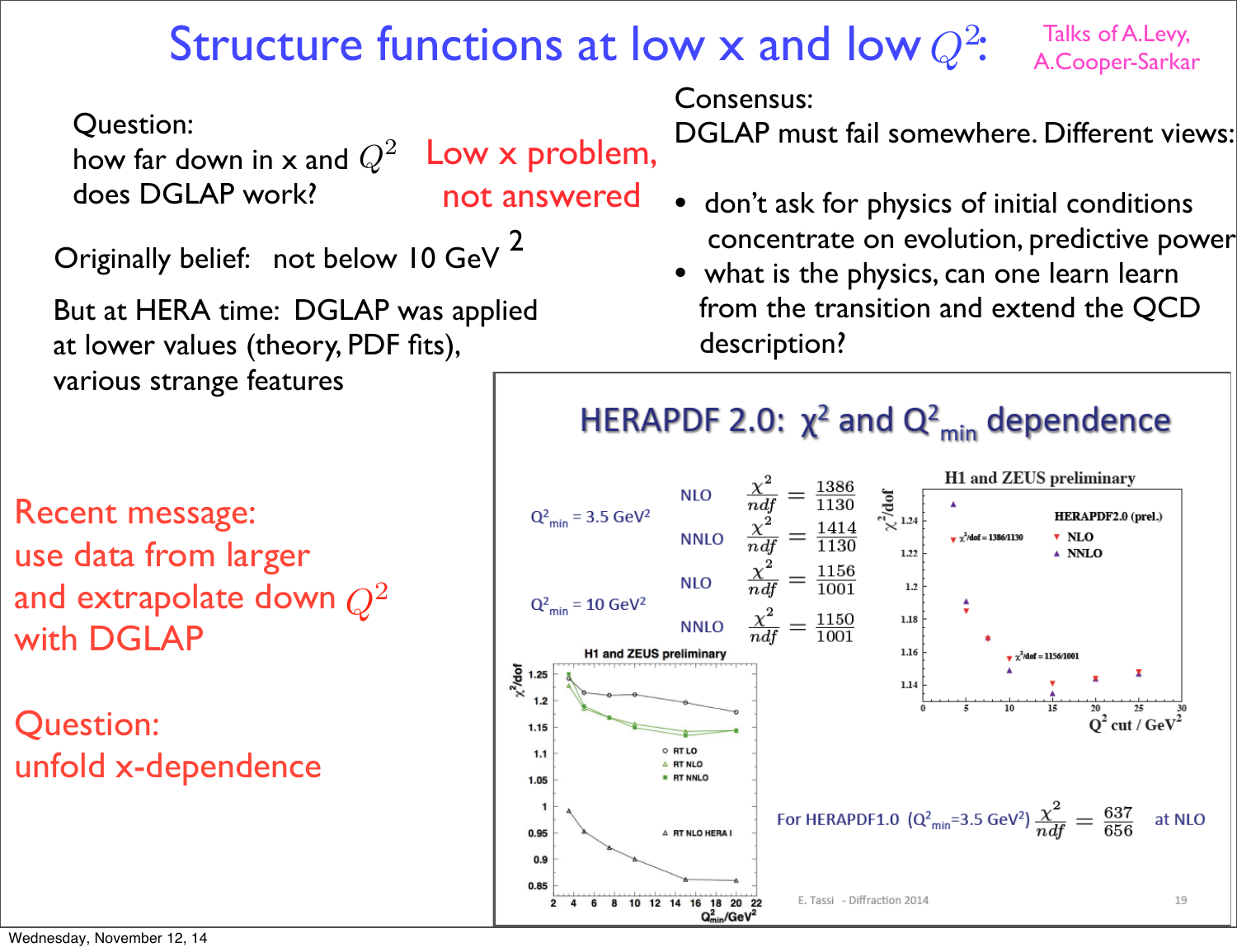What should be done:

find out which theory, when evolving to low, provides best description

(Linear) DGLAP:

- NLO vs NNLO
- $f$ **lavor scheme**  $\rightarrow$  Moch, Blümlein

 $Q^2$ 

higher twist corrections

### BFKL:

 BFKL-improved DGLAP (Altarelli, Ball Forte; Ciafaloni,Colferai, Salam,Stasto): fit to data? Perform NLO analysis: NLO impact factor (Balitsky, Chirilli) pure BFKL (Kowalski, Lipatov, Ross)

Nonlinear evolution (saturation): (inclusive sfr not the best test for saturation) saturation models (G-BW, BG-BK,Kowalski,Luszczak): matching with NLO DGLAP, quark contributions use of BK equations (Albacete, Armesto,Milhano,Salgado, )

Wish: do not stop, try to find answers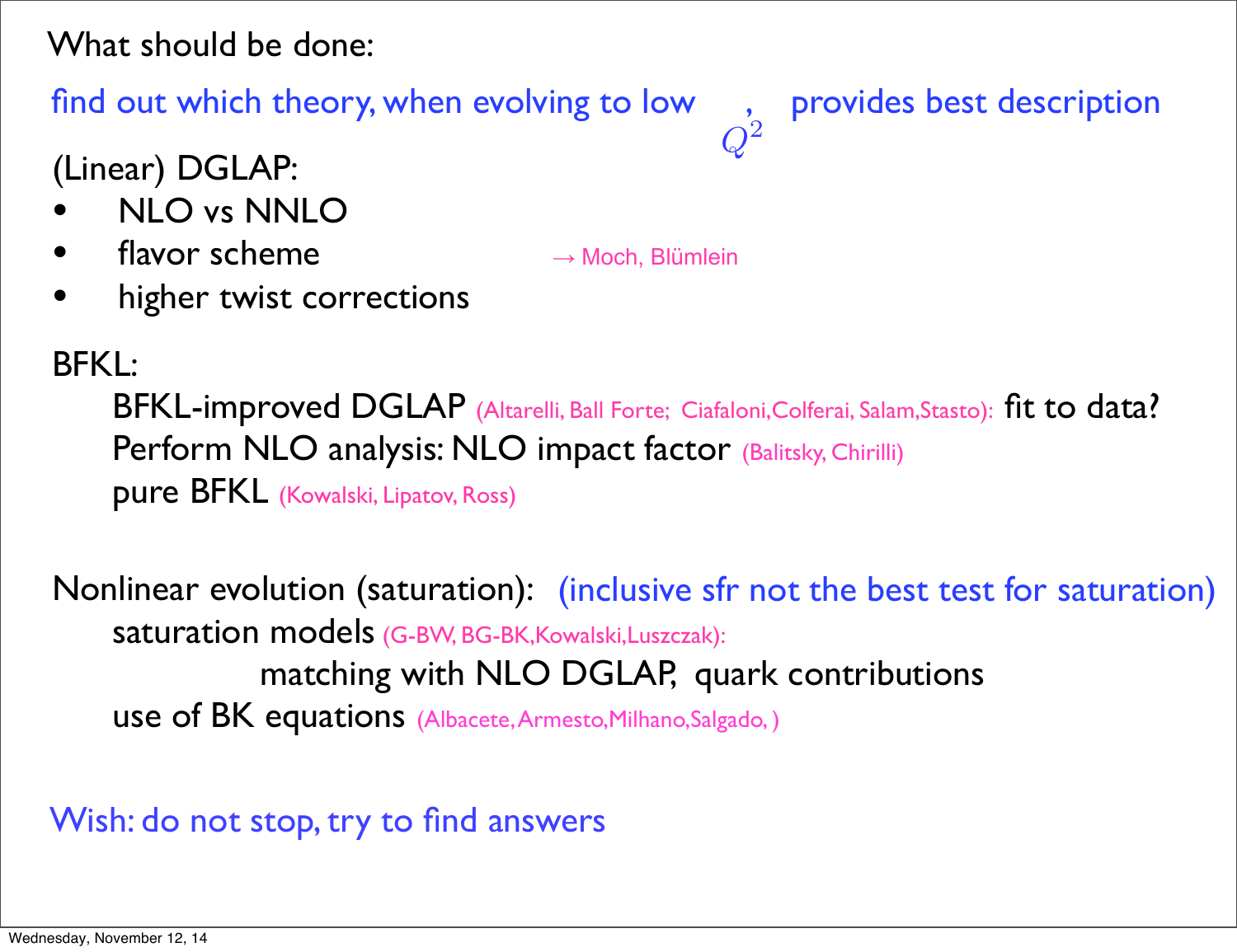## HERA: diffractive parton densities

Two important applications at the LHC:

- 1) HERA diffractive pdfs cannot be transported to LHC, survival probabilities: understanding is vital for any diffractive/rapidity gap final state at the LHC, multiparton interactions
- 2) Diffractive final states in LHC Monte Carlo: full event structure needs diffraction. HERA results are indispensable ingredient

ad  $I$ ):





related to MPI, no theory, needs to be measured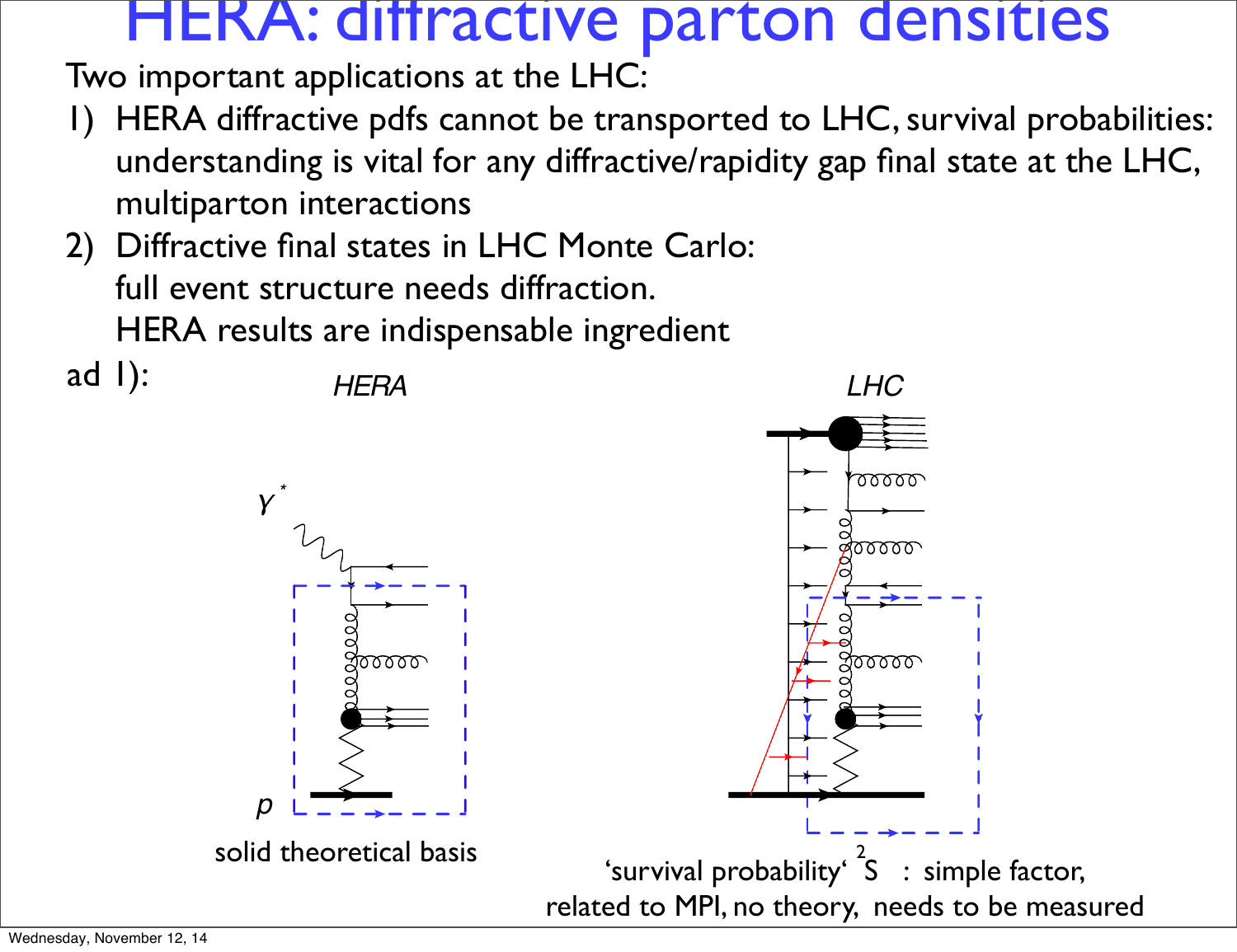



need more differential measurements!

Differential measurements at LHC, compare with HERA:

S<sup>2</sup> is not a constant 2

Wish: model the survival probability  $S^2$  . Difficulty: implement diffraction

(JB,Diehl,Plätzer}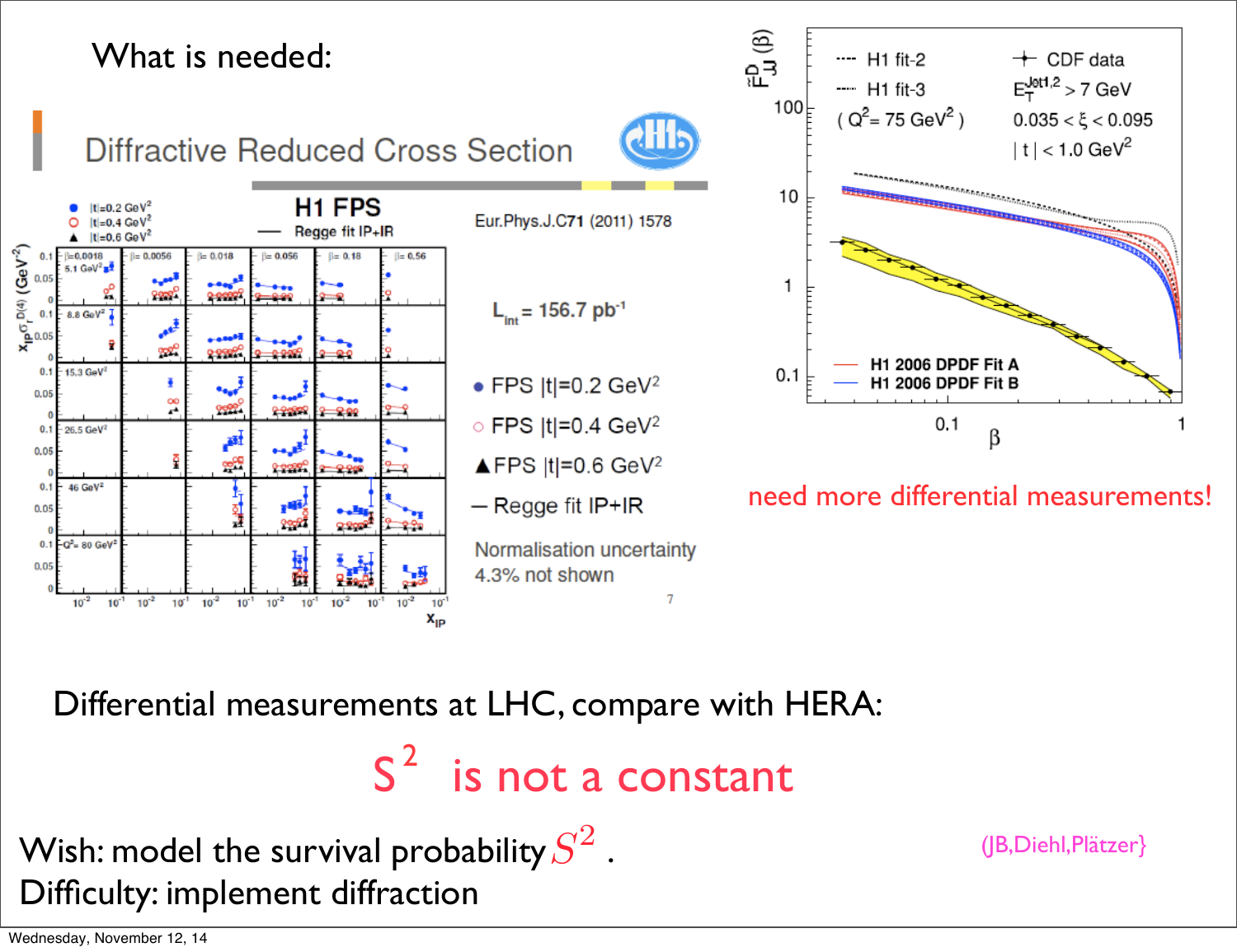## ad 2): Rapidity gaps in Monte Carlo needed for UE at LHC



Contributions are related in magnitude: use HERA data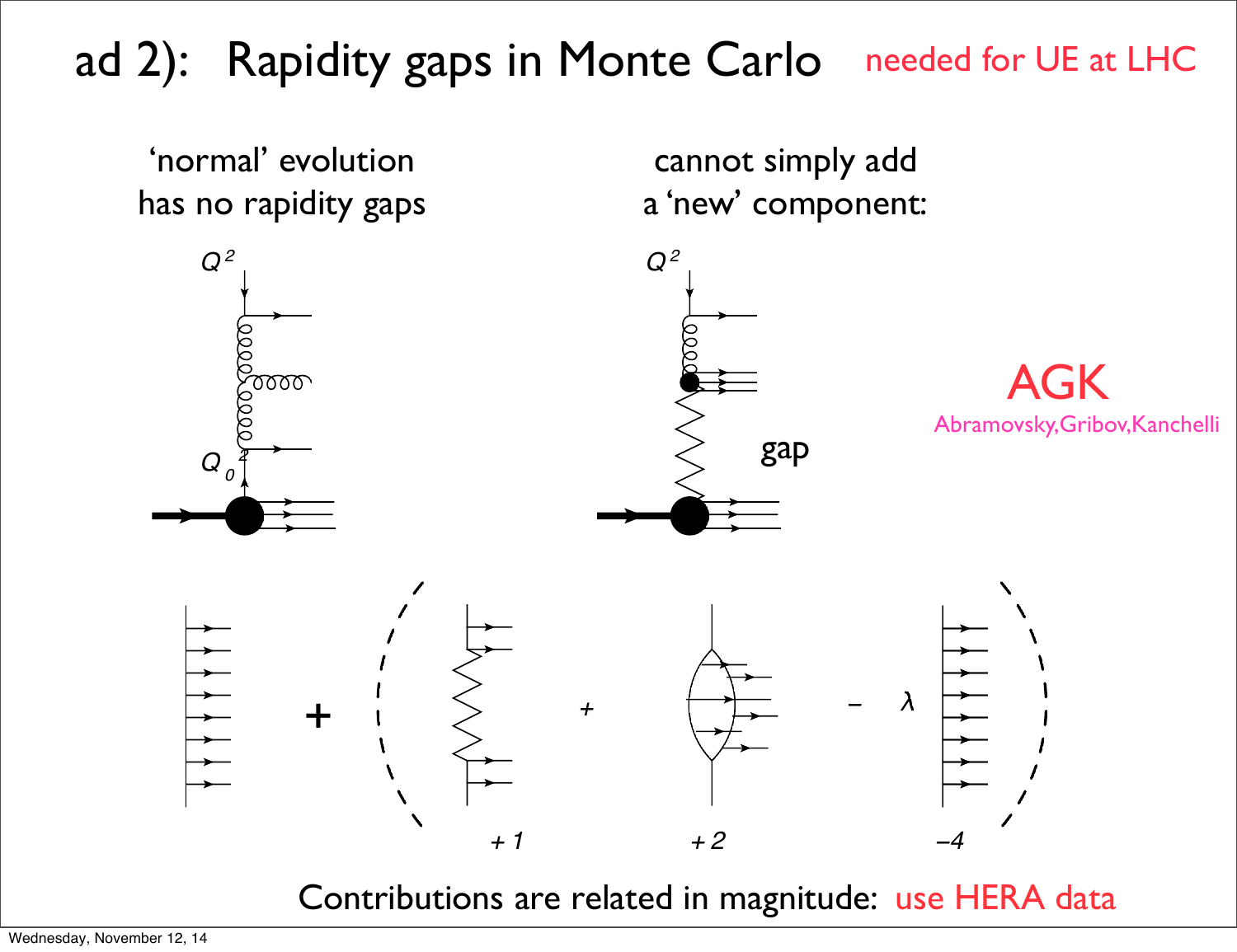#### Conclusion for this part:

- HERA diffractive pdf are important for rapidity gaps, underlying events at the LHC
- but to make fulls use needs some work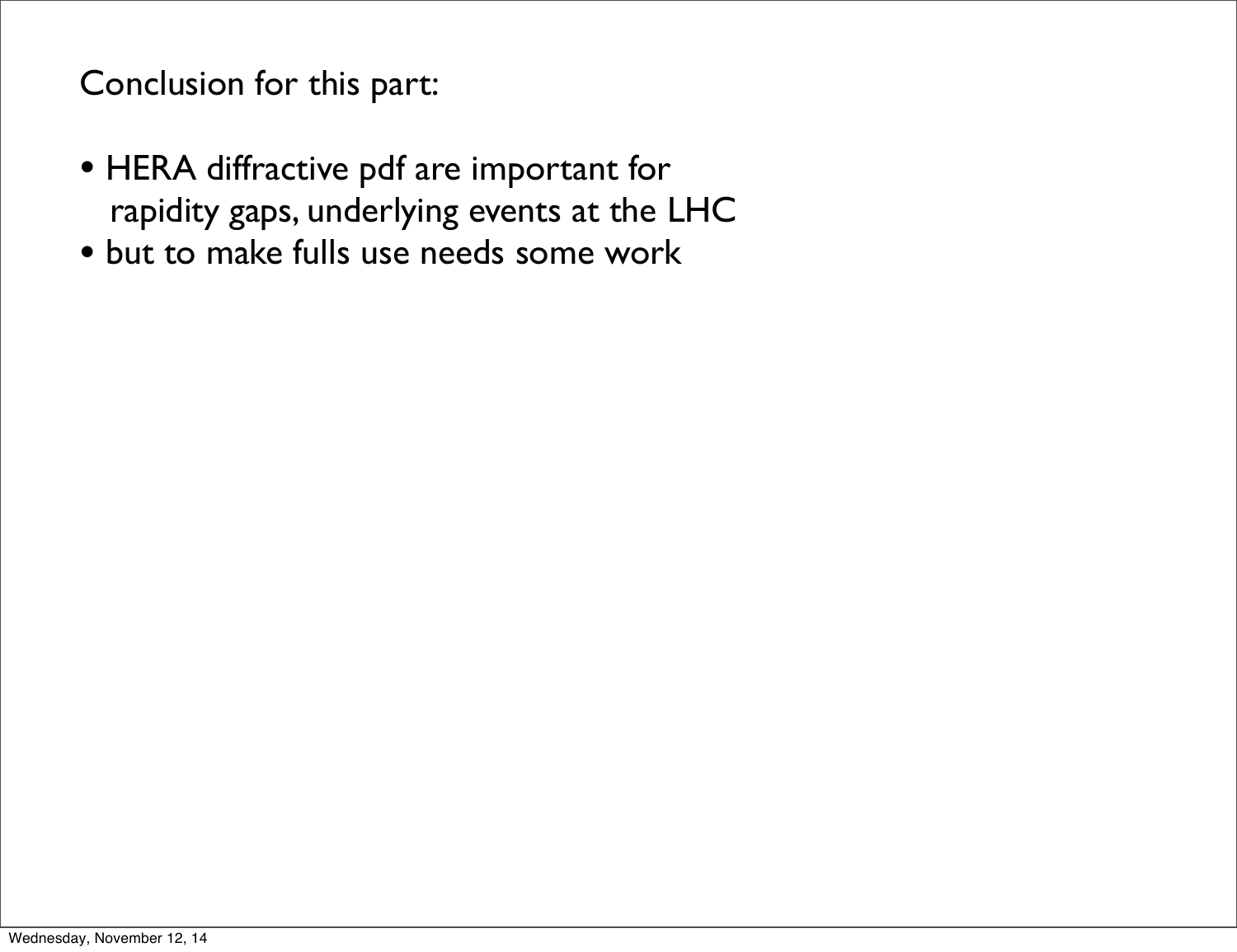## A theoretical HERA lesson on high energy scattering: energy dependence changes with transverse size

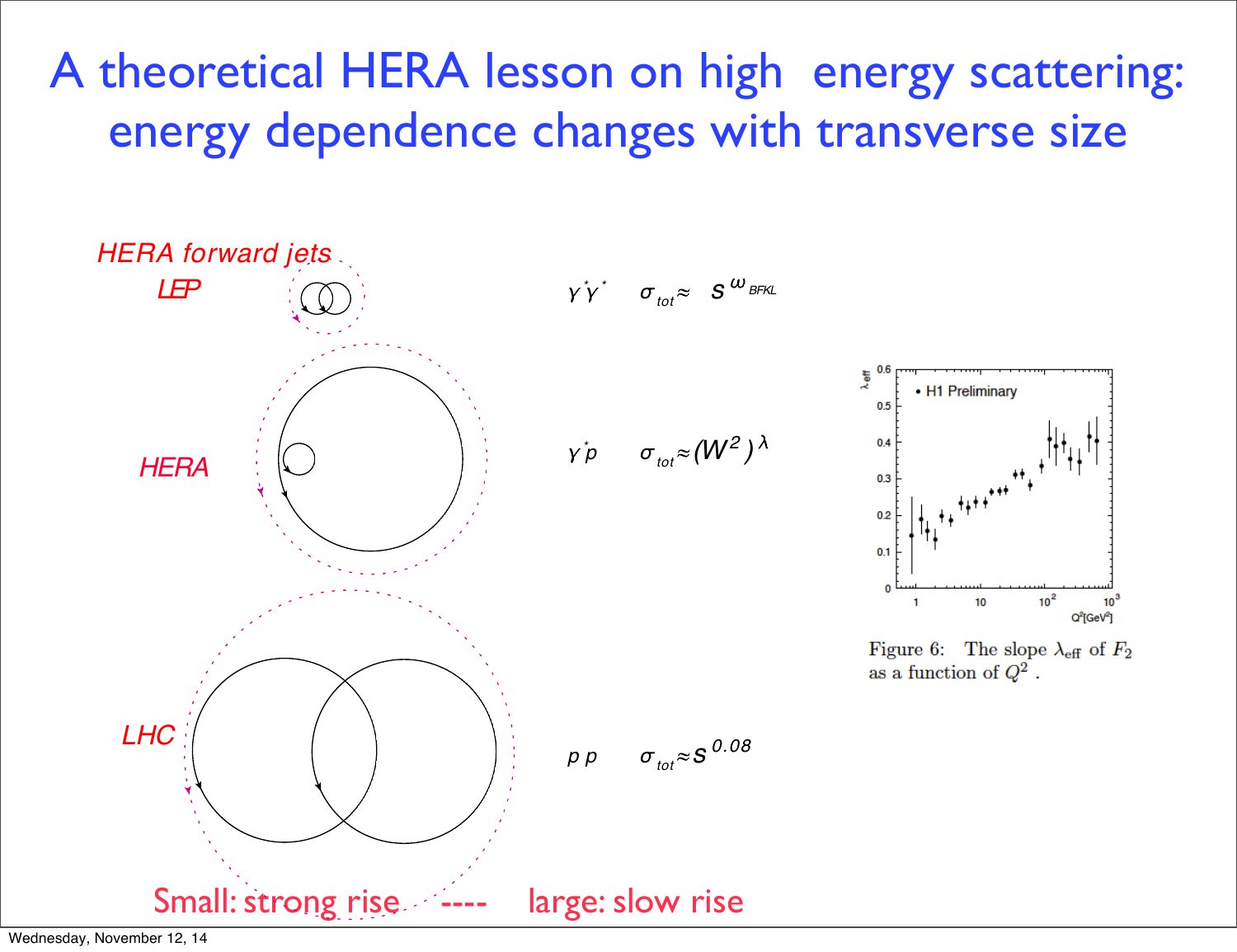Global picture:

Short distance/hard scale:  $\gamma^* \gamma^*$ 

pQCD - BFKL, Pomeron loops,...

Regge, intercept clearly above one

 $\gamma^* \gamma^*$  large distance/hadronic scale:  $pp$ 

npQCD - Donnachie/Landshoff, semihard -Durham/Tel Aviv

Regge, intercept little above one

distance, rapidity  $\rightarrow \infty$ momenta, energy:  $k \to 0$ 

Question:

is it possible to find a description of a continuous transition? (not obvious: DL need two Regge poles, hard and soft)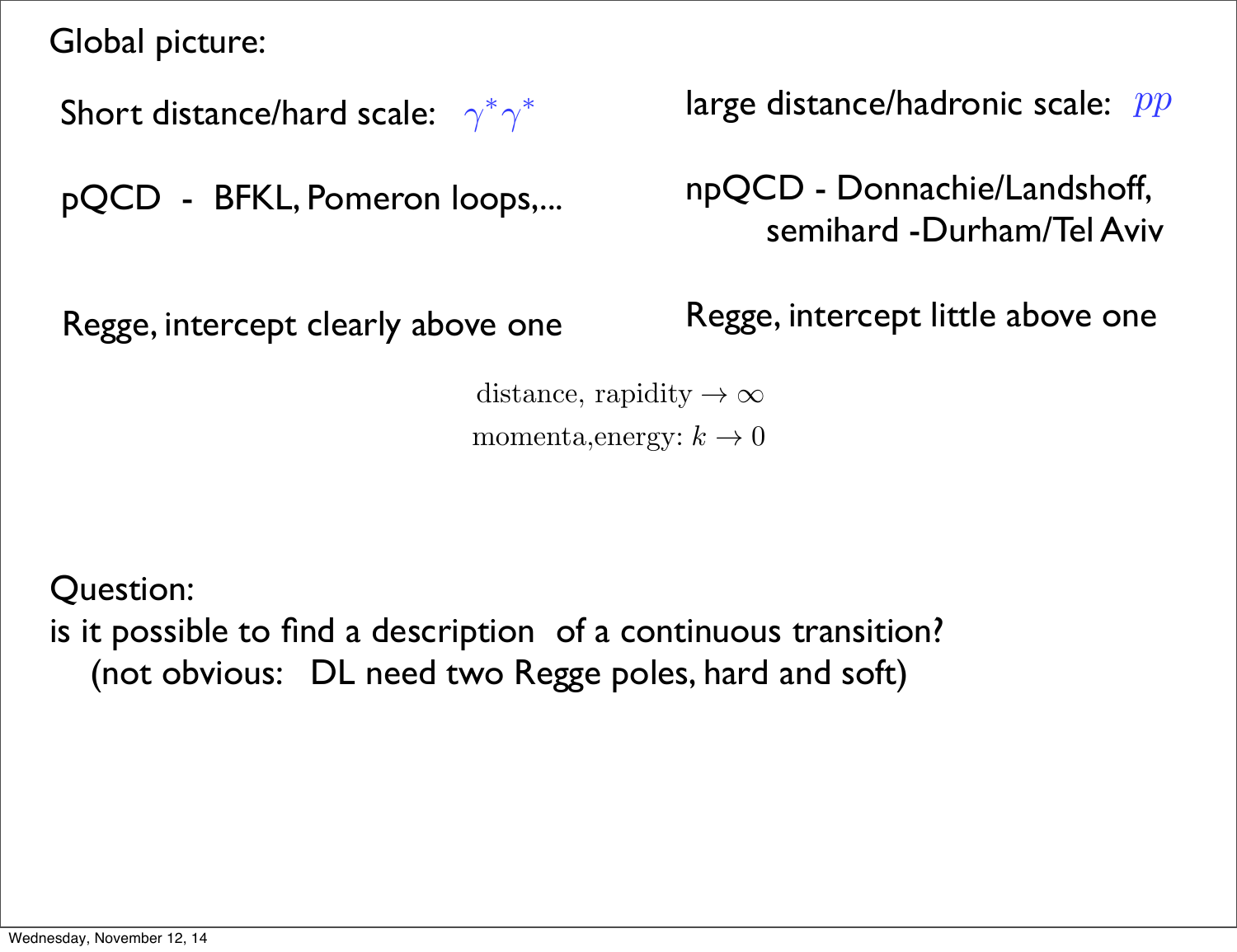### Attempt:

#### Renormalization group approach: flow equations (JB, G.P.Vacca, C.Contreras,

Ansatz:

$$
\mathcal{L} = (\frac{1}{2}\psi^{\dagger}\overset{\leftrightarrow}{\partial_y}\psi - \alpha'\psi^{\dagger}\nabla^2\psi) + V(\psi, \psi^{\dagger})
$$

 $V(\psi, \psi^{\dagger}) = -\mu \psi^{\dagger} \psi + i\lambda \psi^{\dagger} (\psi^{\dagger} + \psi) \psi$  $+ g(\psi^{\dagger}\psi)^2 + g'\psi^{\dagger}(\psi^{\dagger}^2 + \psi^2)\psi + \cdots$ 

> Search for IR fixed point in the space of theories: exists

preliminary)

First indication for a possible scenario:

- in the soft region (but: energy, transverse extension not infinite) there is a Pomeron with intercept slightly above one
- at infinite energies intercept goes to one, no obvious violation of unitarity
- Bridge to BFKL still not understood

### Seems to support DL, but phenomenology needed